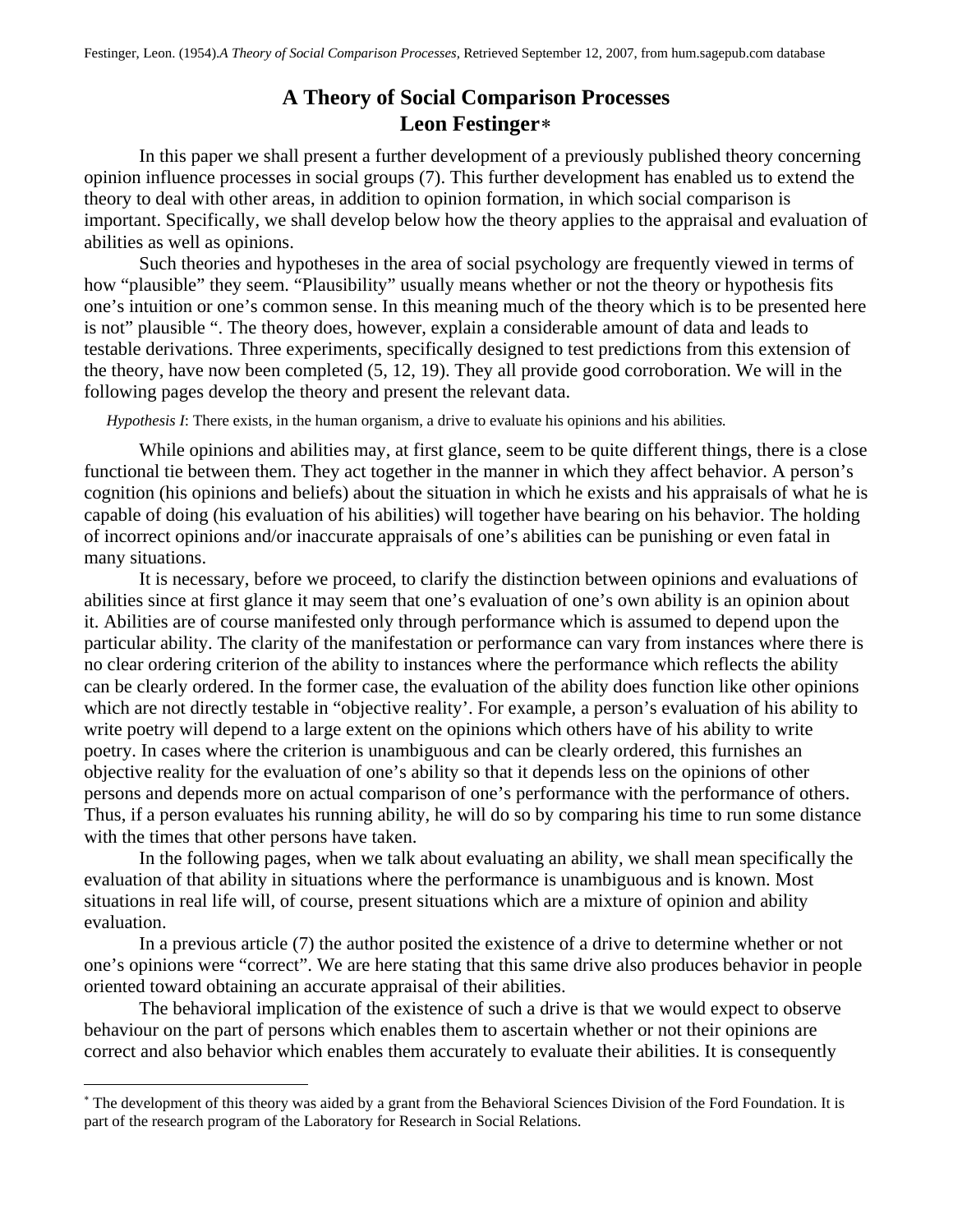necessary to answer the question as to how persons go about evaluating their opinions and their abilities.

*Hypothesis II*: To the extent that objective, non-social means are not available, people evaluate their opinions and abilities by comparison respectively with the opinions and abilities of others.

 In many instances, perhaps most, whether or not an opinion is correct cannot be immediately determined by reference to the physical world. Similarly it is frequently not possible to assess accurately one's ability by reference to the physical world, One could, of course, test the opinion that an object was fragile by hitting it with a hammer, but how is one to test the opinion that a certain political candidate is better than another, or that war is inevitable? Even when there is a possible immediate physical referent for an opinion, it is frequently not likely to be employed. The belief, for example, that tomatoes are poisonous to humans (which was widely held at one time) is unlikely to be tested. The situation is similar with respect to the evaluation of one's abilities. If the only use to which, say, jumping ability was put was to jump across a particular brook, it would be simple to obtain an accurate evaluation of one's ability in this respect. However, the unavailability of the opportunity for such clear testing and the vague and multipurpose use of various abilities generally make such a clear objective test not feasible or not useful. For example, how does one decide how intelligent one is? Also, one might find out how many seconds it takes a person to run a certain distance, but what does this mean with respect to his ability—is it adequate or not? For both opinions and abilities, to the extent that objective physical bases for evaluation are not available, subjective judgments of correct or incorrect opinion and subjectively accurate assessments of one's ability depend upon how one compares with other persons.

*Corollary II A:* In the absence of both a physical and a social comparison, subjective evaluations of opinions and abilities are unstable.

 There exists evidence from studies on "level of aspiration" which shows clearly the instability of evaluations of abilities in the absence of comparison with other persons (13, 15, 20, 21, 23). The typical situation in an experiment designed to study "level of aspiration" is as follows: a person is given a task to perform which is serial in nature. This may be a series of trials of throwing darts at a target or a series of information tests or a series of puzzles or the like. After each trial the person is told what he scored (how many points he made or how many correct answers or bow long it took) and is asked to state what score he expects to get or will try for on the next trial. These experiments have previously been interpreted in terms of goal directed behavior. If we examine the situation closely, however, it is apparent that the individual's stated "level of aspiration" is actually a statement of what he considers a good performance to be. In other words, it is his evaluation, at that time, of what score he should get, that is, his evaluation of his ability. The data show clearly that if the person scores as well as he said he expected to do, he feels he has done well (experiences success) and if he scores less than his "aspirations" he feels he has done poorly (experiences failure) (17).

Let us examine, then, the stability of these evaluations in a situation where the person performing the task has no opportunity for comparison with others. The data from these studies show that the "level of aspiration" fluctuates markedly as performance fluctuates. If the person makes a score better than his previous one, then what was formerly considered a good performance is no longer good and his "level of aspiration" goes up. If his performance drops, his "level of aspiration" drops. Even after a person has had a good deal of experience at a task, the evaluation of what is good performance continues to fluctuate.

 Similar instability is found in the case of opinions. When, using the autokinetic effect, persons are asked to make judgments of how far the point of light moves, these judgments continue to fluctuate before there are any comparison persons.<sup>1</sup>

 To the extent, then, that there are relevant data available, they tend to confirm *Corollary II A* concerning the instability of evaluations in the absence of comparisons.

*Corollary II B*: When an objective, non-social basis for the evaluation of one's ability or opinion is readily available persons will not evaluate their opinions or abilities by comparison with others.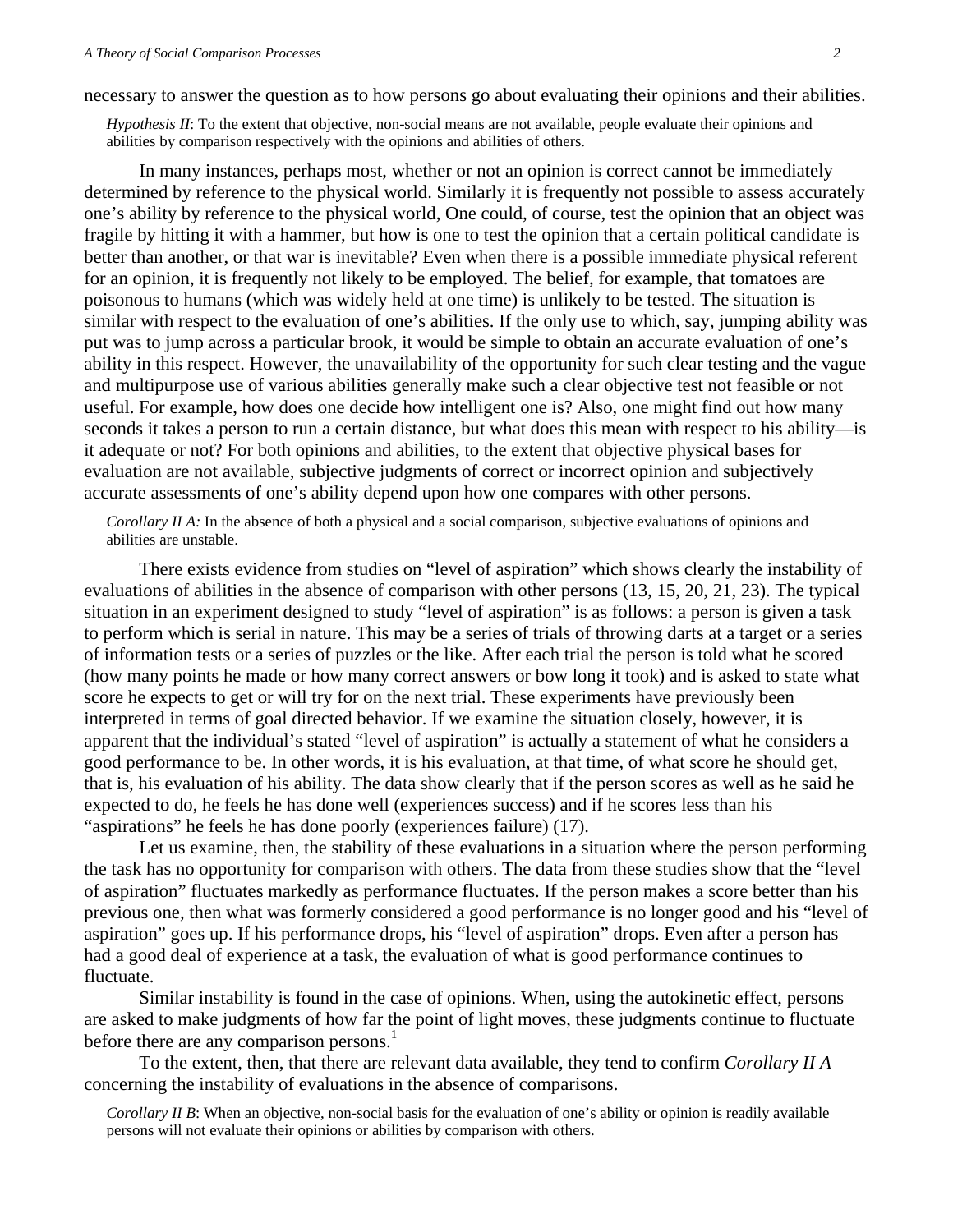Hochbaum (18) reports an experiment concerning the effect of knowledge of others' opinions on one's own opinion which corroborates *Corollary II B.* Half of the subjects in this experiment were persuaded by the experimenter that they were extremely good at being able to make correct judgments concerning things like the issue they were to discuss. The other half of the subjects were made to feel that they were extremely poor in making such judgments. They were then asked to write their opinions down and were handed back a slip of paper presumably reporting to them the opinions of each other person in the group. In this way the subjects were made to feel that most of the others in the group disagreed with them. Those subjects who were given an objective basis for feeling that their opinion was likely to be correct did not change their opinions very often in spite of the disagreement with others in the group. Those who had an objective basis for feeling their judgments were likely to be poor changed their opinion very frequently upon discovering that others disagreed with them.

*Hypothesis III*: The tendency to compare oneself with some other specific person decreases as the difference between his opinion or ability and one s own increases.

 A person does not tend to evaluate his opinions or his abilities by comparison with, others who are too divergent from himself. If some other person's ability is too far from his own, either above or below, it is not possible to evaluate his own ability *accurately* by comparison with this other person. There is then a tendency not to make the comparison. Thus, a college student, for example, does not compare himself to inmates of an institution for the feeble minded to evaluate his own intelligence. Nor does a person who is just beginning to learn the game of chess compare himself to the recognized masters of the game.

 The situation is identical with respect to the evaluation of opinions. One does not evaluate the correctness or incorrectness of an opinion by comparison with others whose opinions are extremely divergent from one's own. Thus, a person who believes that Negroes are the intellectual equals of whites does not evaluate his opinion by comparison with the opinion of a person who belongs to some very anti-Negro group. In other words, there is a self-imposed restriction in the range of opinion or ability with which a person compares himself:

*Corollary III A:* Given a range of possible persons for comparison, someone close to one's own ability or opinion will be chosen for comparison.

 There is some evidence relevant to this corollary from an experiment by Whittemore (24). The purpose of the study was to examine the relation between performance and competition. Subjects were seated around a table and given tasks to work on. There was ample opportunity to observe how the others were progressing. After the experimental session, in introspective reports, the subjects stated that they had almost always spontaneously selected someone whose performance was close to their own to compete against.

*Corollary III B*: If the only comparison available is a very divergent one, the person will not be able to make a subjectively precise evaluation of his opinion or ability.

 There is evidence supporting this corollary with respect to abilities but no relevant evidence in connection with opinions has been found.

 Hoppe (20) in his experiment on level of aspiration reports that when subjects made a score very far above or very far below their level of aspiration they did not experience success or failure respectively. In other words, this extremely divergent score presented no grounds for self evaluation. Dreyer (5) performed an experiment in which high school children were made to score either: very far above the reported average for boys like themselves; at the reported average; or very far below the reported average. After a series of trials they were asked, "How well do you feel you did on the test?" There were five possible categories of response. The top two were good or very good; the bottom two were poor or very poor. In the middle was a noncommittal response of fair. Both those who scored very far below and those who scored very far above the reported group average gave the response "fair"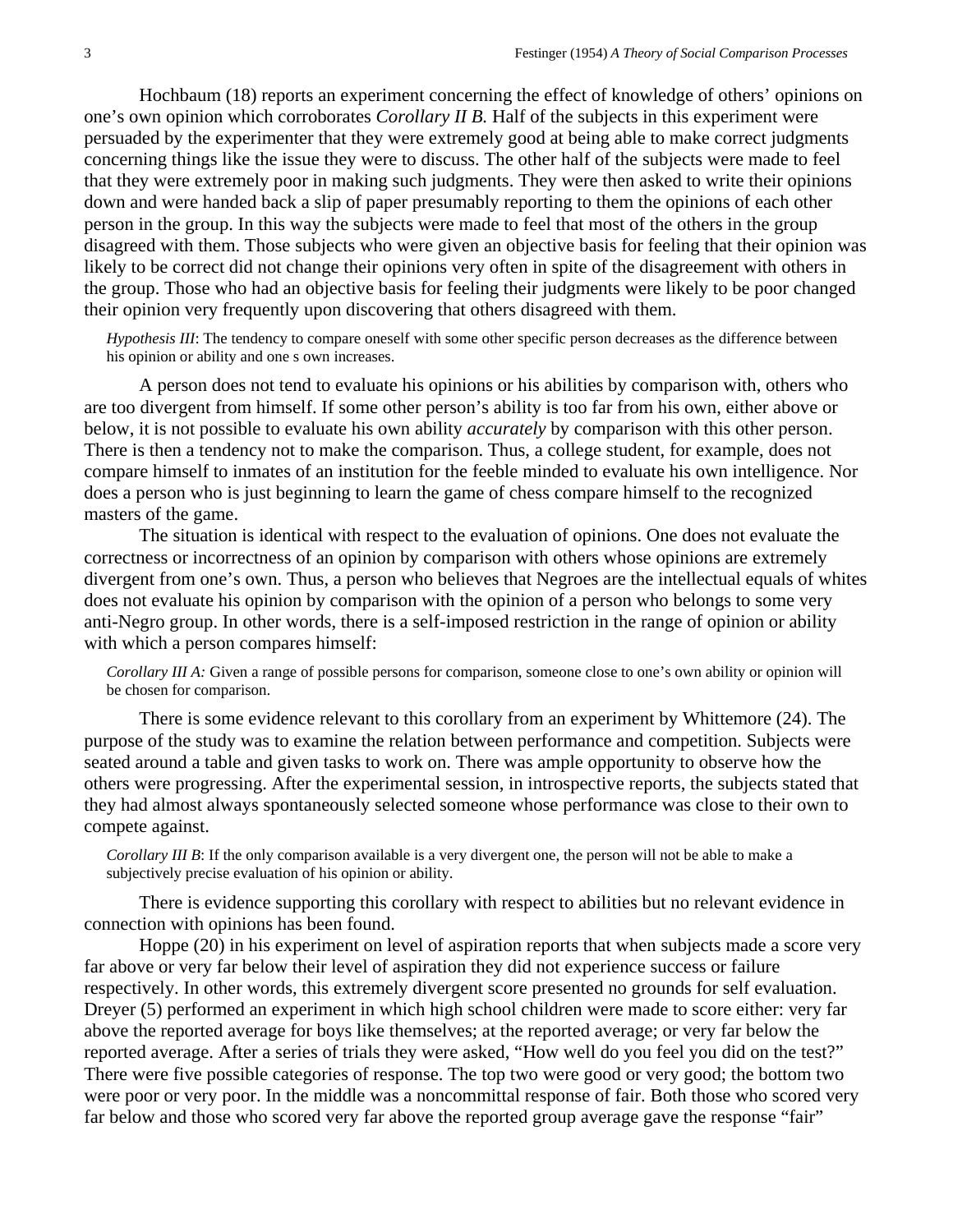significantly more often than did those who scored at the reported group average. Also, on the average, the persons who had scored at the reported average felt they had done better than did those scoring far above the group. Again the data support the hypothesis.

 We may then conclude that there is selectivity in comparison on abilities and opinions and that one major factor governing the selectivity is simply the discrepancy between the person's own opinion or ability and that of another person. Phenomenologically, the appearance of this process is different for opinions and for abilities but conceptually it is exactly the same process. In dealing with opinions one feels that those with whom one does not compare oneself are different kinds of people or members of different groups or people with different backgrounds. Frequently this allegation of difference, to support the non-comparability, is made together with some derogation. In the case of abilities, the phenomenal process is that of designation of status inferior or superior to those persons who are noncomparable to oneself. We will elaborate on this later.

*Derivation A (from I, II, III):* Subjective evaluations of opinions or of abilities are stable when comparison is available with others who are judged to be close to one's opinions or abilities.

*Derivation B (from I, II, III):* The availability of comparison with others whose opinions or abilities are somewhat different from one's own will produce tendencies to change one's evaluation of the opinion or ability in question.

 There are also data to show the effect which knowledge of group opinions or group abilities have on the person's evaluations which were initially formed privately. If the evaluation of an opinion or an ability formed in the absence of the possibility of comparison with others is indeed unstable, as we have presumed, then we would expect that, given an opportunity to make a comparison with others, the opportunity would be taken and the comparison would have a considerable impact on the self evaluation. This is found to be true for both abilities and opinions. "Level of aspiration" experiments have been performed where, after a series of trials in which the person is unable to compare his performance with others, there occurs a series of trials in which the person has available to him the knowledge of how others like himself performed on each trial (1, 4, 6, 17). When the "others like himself" have scores different from his own, his stated "level of aspiration" (his statement of what he considers is good performance) almost always moves close to the level of the performance of others. It is also found that under these conditions the level of aspiration changes less with fluctuations in performance, in other words, is more stable. When the reported performance of others is about equal to his own score, the stability of his evaluation of his ability is increased and, thus, his level of aspiration shows very little variability. Dreyer, in an experiment specifically designed to test part of this theory (5). showed clearly that the variance of the level of aspiration was smaller when the subject scored close to the group than when he scored far above or far below them. In short, comparison with the performance of others specifies what his ability should be and gives stability to the evaluation.

 Festinger, Gerard, *et al*. (10) find a similar situation with respect to opinions. When a person is asked to form an opinion privately and then has made available to him the consensus of opinion in the group of which he is a member, those who discover that most others in the group disagree with them become relatively less confident that their opinion is correct and a goodly proportion change their opinion. Those who discover that most others in the group agree with them become highly confident in their opinion and it is extremely rare to find one of them changing his opinion. Again, comparison with others has tended to define what is a correct opinion and has given stability to the evaluation. This result is also obtained by Hochbaum (18).

We may then conclude that *Derivations A* and *B* tend to be supported by the available data.

*Derivation C (from I, III B)*: A person will be less attracted to situations where others are very divergent from him than to situations where others are close to him for both abilities and opinions.

 This follows from a consideration of *Hypothesis I* and *Corollary III B.* If there is a drive toward evaluation of abilities and opinions, and if this evaluation is possible only with others who are close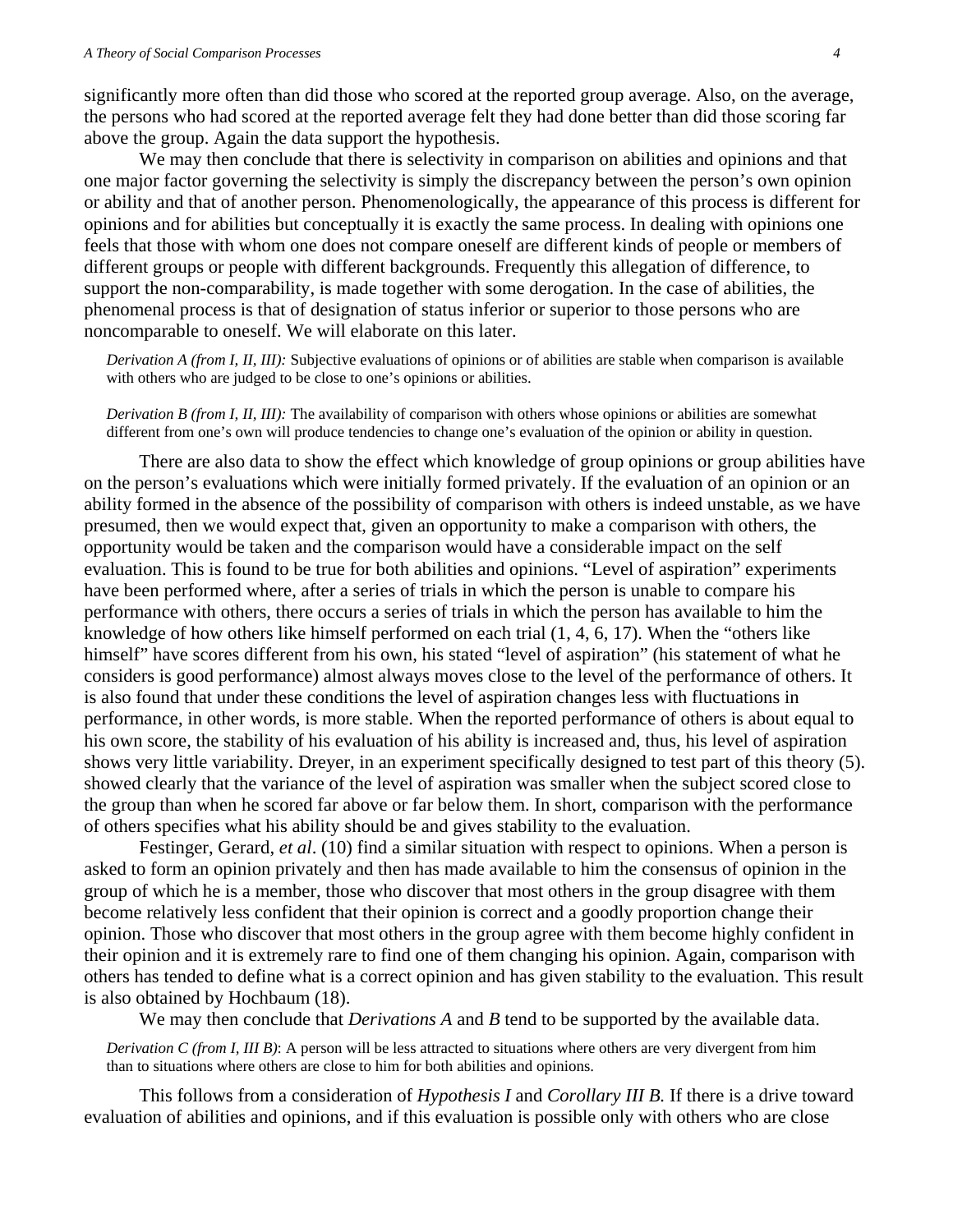enough, then there should be some attraction to groups where others are relatively close with respect to opinions and/or abilities. There are data confirming this for both opinions and abilities.

Festinger, Gerard, *et al.* (mo) report an experiment in which after each person had written down his opinion on an issue he was handed back a slip of paper presumably containing a tabulation of the opinions in the group. Some in each group were thus given the impression that most of the others in the group held opinions close to their own. The rest were given the impression that most others in the group held opinions quite different from their own. After the experiment they were each asked how well they liked the others in the group. In each of the eight different experimental conditions those who thought that the others held divergent opinions were less attracted to the group.<sup>2</sup>

 The previously mentioned experiment by Dreyer (5) has as one of its main purposes the testing of this derivation in connection with abilities. He used a "level of aspiration" situation and falsified the scores he reported to the subjects so that some thought they were scoring very far above the group, some thought they were scoring very far below the group, while others thought they were scoring about at the same level as the average of others like them. After each trial they were asked whether they wanted. to continue for another trial or whether they would prefer to stop. The reasoning was that if those scoring well above or well below the group average were not able to evaluate their ability accurately, the situation would be less attractive to them and they would stop sooner. On the average, those scoring very much above the group stop after the fifth trial, while those scoring below or at the average of the group stop after the ninth trial.<sup>3</sup> There is no difference between those scoring at and those scoring well below the average of the group. The derivation in the case of abilities seems confirmed for deviation from the group in one direction then but not in the other. This is probably due to the presence of another pressure which we shall discuss in detail later, namely, the value placed in our culture on being better and better with the result that the subjects scoring below the group wanted to, and felt that they might, improve and achieve comparability with the group average.

 This result from the experiment by Dreyer (5) is also corroborated in the previously mentioned experiment by Hochbaum (18). It will be recalled that half the subjects were made to feel that their ability in judging situations of the kind they were to discuss was extremely good and very superior to the abilities of the others in the group. The other half of the subjects were made to feel that their ability was poor and considerably worse than the ability of the others in the' group. At the end of the experiment all the subjects were asked whether, if they returned for another session they would like to be in the same group or a different group. Of those who felt they were very much above the others in the group, only 38 per cent wanted to return to the same group. Of those who felt that they were considerably inferior to the others, 68 per cent wanted to return to the same group.

 With the qualification concerning the asymmetry with regard to abilities the derivation may be regarded as confirmed. We will discuss the unidirectional drive upwards for abilities, which produces the asymmetry, in more detail later.

*Derivation D (from I, II, III)*: The existence of a discrepancy in a group with respect to opinions or abilities will lead to action on the part of members of that group to reduce the discrepancy.

 We have stated in *Hypotheses I, II* and *III* and in the corollaries to these hypotheses that there is a drive to evaluate accurately one's opinions and abilities, that this evaluation is frequently only possible by comparison with others and that the comparison tends to be made with others who are close to oneself on the particular ability or opinion in question. This implies that the drive to evaluate one's ability or opinion will lead to behavior which will produce for the person a situation where those with whom he compares himself are reasonably close to him, in other words, there will be action to reduce discrepancies which exist between himself and others with whom he compares himself:

 Before we can discuss the data relevant to this derivation it is necessary to point out two important differences between opinions and abilities which affect the behavioral manifestations of the action to reduce discrepancies. We will state these differences in the form of hypotheses.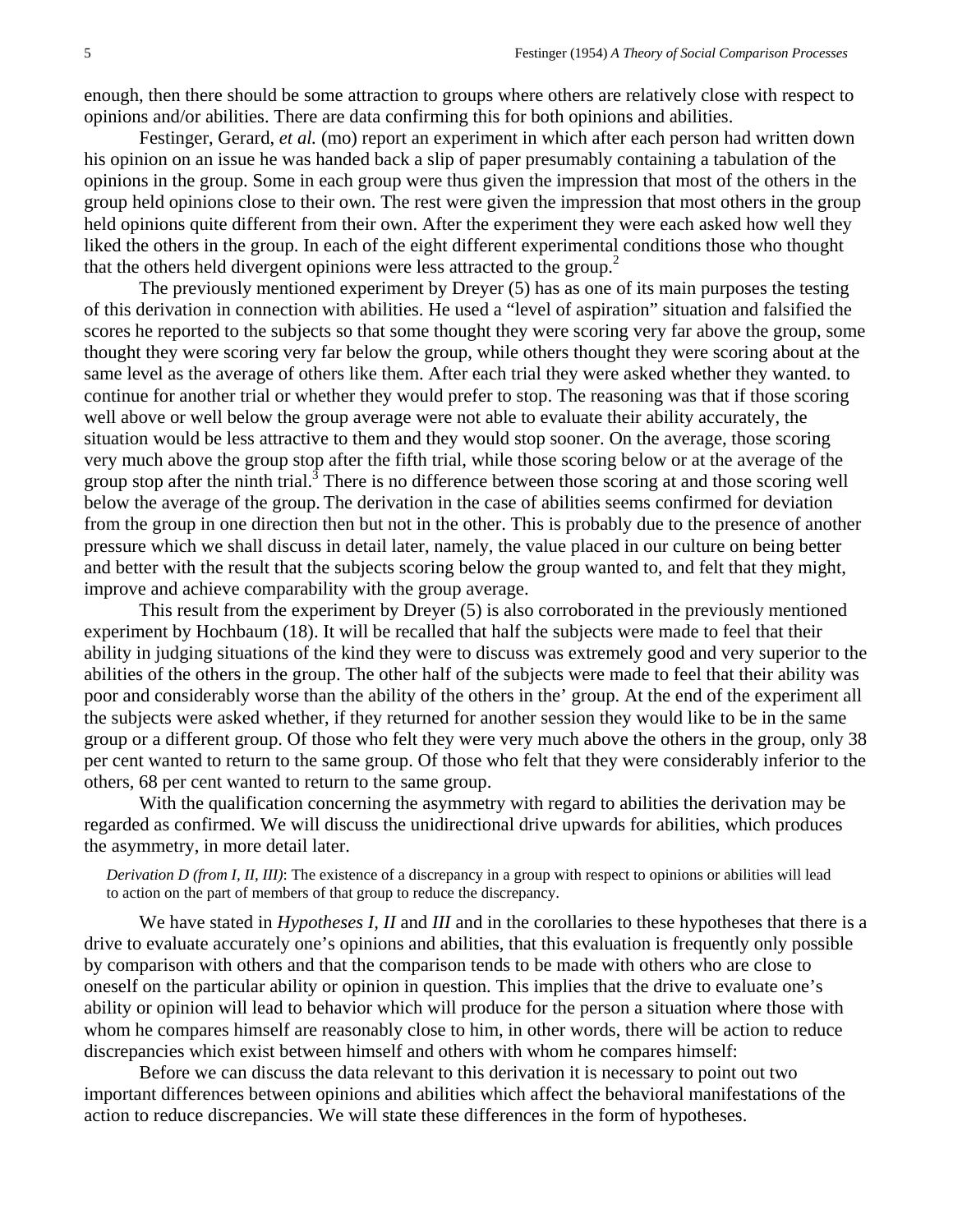$\overline{a}$ 

*Hypothesis IV*: There is a unidirectional drive upward in the case of abilities which is largely absent in opinions.

 With respect to abilities, different performances have intrinsically different values. In Western culture, at any rate, there is a value set on doing better and better which means that the higher the score on performance, the more desirable it is. Whether or not this is culturally determined, and hence culturally variable, is an important question but one with which we will not occupy ourselves here.<sup>[1](#page-5-0)</sup>

 With respect to most opinions, on the other hand, in the absence of comparison there is no inherent, intrinsic basis for preferring one opinion over another. If we thought of opinions on some specific issue as ranging along a continuum, then no opinion in and of itself has any greater value than any other opinion. The value comes from the subjective feeling that the opinion is correct and valid.

*Hypothesis V*: There are non-social restraints which make it difficult or even impossible to change one's ability. These non-social restraints are largely absent for opinions.

 If a person changes his mind about something, deserts one belief in favor of another, there is no further difficulty in the way of consummating the change. It is true that there are sometimes considerable difficulties in getting someone to change his mind concerning an opinion or belief. Such resistance may arise because of consistency with other opinions and beliefs, personality characteristics that make a person lean in one direction or another and the like. But the point to be stressed here is that once these resistances are overcome, there is no further restraint which would make it difficult for the change to become effective.

 There are generally strong non-social restraints, however, against changing one's ability, or changing one's performance which reflects this ability. Even if a person is convinced that he should be able to run faster or should be more intelligent, and even if he is highly motivated to improve his ability in this respect, there are great difficulties in the way of consummating the change.

 We may now examine the implications of *Derivation D*. Considering *Hypothesis IV* is clear that the action to reduce the discrepancy which exists is, in the case of opinions, a relatively uncomplicated pressure towards uniformity. When and if uniformity of opinion is achieved there is a state of social quiescence. In the case of abilities, however, the action to reduce discrepancies interacts with the unidirectional push to do better and better. The resolution of these two pressures, which act simultaneously, is a state of affairs where all the members are relatively close together with respect to some specific ability, but not completely uniform. The pressures cease acting on a person if he is just slightly better than the others. It is obvious that not everyone in a group can be slightly better than everyone else. The implication is that, with respect to the evaluation of abilities, a state of social quiescence is never reached.

 Competitive behavior, action to protect one's superiority, and even some kinds of behavior that might be called cooperative, are manifestations in the social process of these pressures which do not reach quiescence. We shall now elaborate this further in considering the specific nature of the social action arising from pressures toward uniformity. There are three major manifestations of pressure toward uniformity which we shall list below together with the relevant data.

*Derivation D1*: When a discrepancy exists with respect to opinions or abilities there will be tendencies to change one's own position so as to move closer to others in the group.

*Derivation D2*: When a discrepancy exists with respect to opinions or abilities there will be tendencies to change others in. the group to bring them closer to oneself:

 Considering *Hypothesis V* in relation to the above two subderivations we can see that a difference is implied between the resulting process for opinions and for abilities. Since opinions are relatively free to change, the process of changing the positions of members of a group relative to one another is expressed in action which is predominantly socially oriented. When differences of opinion

<span id="page-5-0"></span><sup>&</sup>lt;sup>1</sup> There is some evidence, for example, that among the Hopi Indians this preference for better performance is absent  $(2)$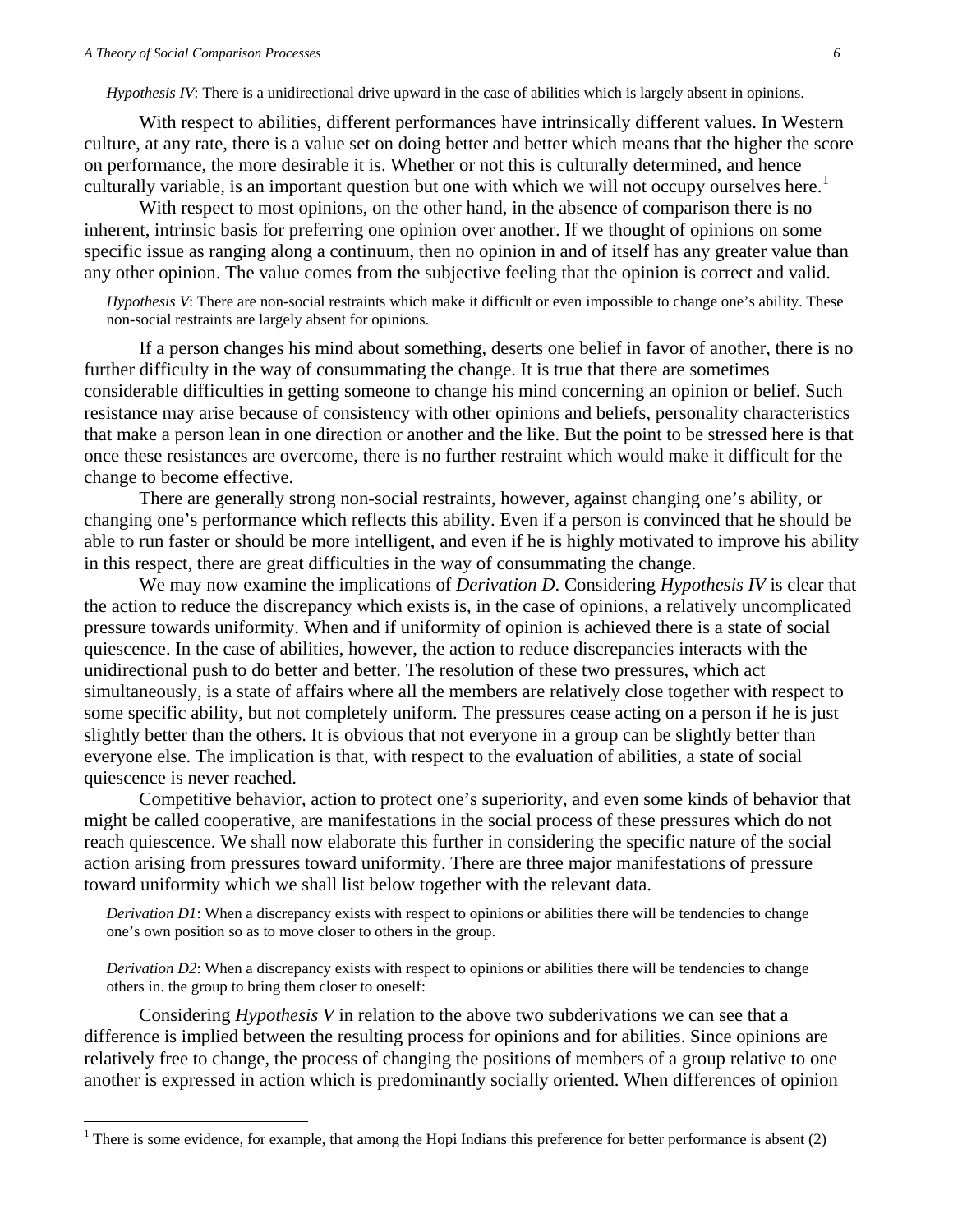exist, and pressures toward uniformity arise, these pressures are• manifested in an influence process. Members attempt to influence one another, existing opinions become less stable and change occurs. This process of social influence, as we have mentioned before, ceases if and when uniformity of opinion exists in the group.

 When pressures toward uniformity exist with respect to abilities, these pressures are manifested less in a social process and more in action against the environment which restrains movement. Thus, a person who runs more slowly than others with whom he compares himself, and for whom this ability is important, many spend considerable time practising running. In a similar situation where the ability in question is intelligence, the person may study harder. But, needless to say, movement toward uniformity may or may not occur. Even if it occurs, it will take much, much longer than in the case of opinions.

 This process would, of course, not be competitive if it were not for the simultaneous operation of the unidirectional push upward which is stated in *Hypothesis IV*. Because of this unidirectional push and the pressure toward uniformity, the individual is oriented toward some point on the ability continuum slightly better than his own performance or the performance of those with whom he is comparing himself. If uniformity concerning an ability were reached this would not lead to a cessation of competition as long as the unidirectional push upward is operating.

 There are data which corroborate the two derivations with regard to both abilities and opinions. Back (3), Festinger and Thibaut (9), Festinger, Gerard, *et al*. (10) and Gerard (14) have shown clearly that the presence of disagreement in a group concerning some opinion leads to attempts to influence others who disagree with them and also to tendencies to change own opinion to agree more with the others in the group. The effect of this process is to have the group move closer and closer to agreement. In groups where uniformity concerning some issue is reached the influence process on that issue ceases.

 In the case of abilities the evidence is less direct for a number of reasons. First, there have been fewer studies conducted relevant to this point. Second, since the process resulting from pressure to reduce discrepancies concerning abilities is not clearly shown in a social process, and since it is complicated by the drive to do better and better, it is harder to identify. Some evidence is available from the literature on level of aspiration (21). It has been shown that in most situations, an individual's level of aspiration is placed slightly above his performance. When told the average performance of others like himself the level of aspiration is generally set slightly above this reported group average. These results are what we would expect if the resolution of the simultaneous unidirectional drive upward and the pressure towards uniformity is indeed a drive to be slightly better than the others with whom one compares oneself. These data can then be viewed as an indication of the desire to change one's position relative to others.

 An experiment by Hoffman, Festinger, and Lawrence (19) specifically designed to test parts of the present theory, shows this competitive process clearly. In a performance situation where one of three persons is scoring considerably above the other two, these two can and do act so as to prevent the high scorer from getting additional points. Thus, when the situation is arranged such that the performance of each person is controllable by the others in the group, action is taken to change the position of the members to reduce the discrepancies which exist.

 Let us also examine what we would expect of the behavior of someone whose performance is considerably higher than the other members of the group and who has no other possible comparison group to turn to for his evaluation of this ability. Since the others are considerably poorer, they will not effectively serve as a comparison for his own evaluation. The pressure acting on him toward comparability can manifest itself in two ways. It is possible that under these conditions his performance will actually deteriorate slightly over a period of time. It is also possible that he will devote considerable time and effort to trying to improve the performance of the others in the group to a point where at least some of them are close to, but not equal to, him. This could take the form of helping them practice, coaching them, motivating them to improve and the like. Once comparability has been achieved, however, the process should change to the familiar competitive one.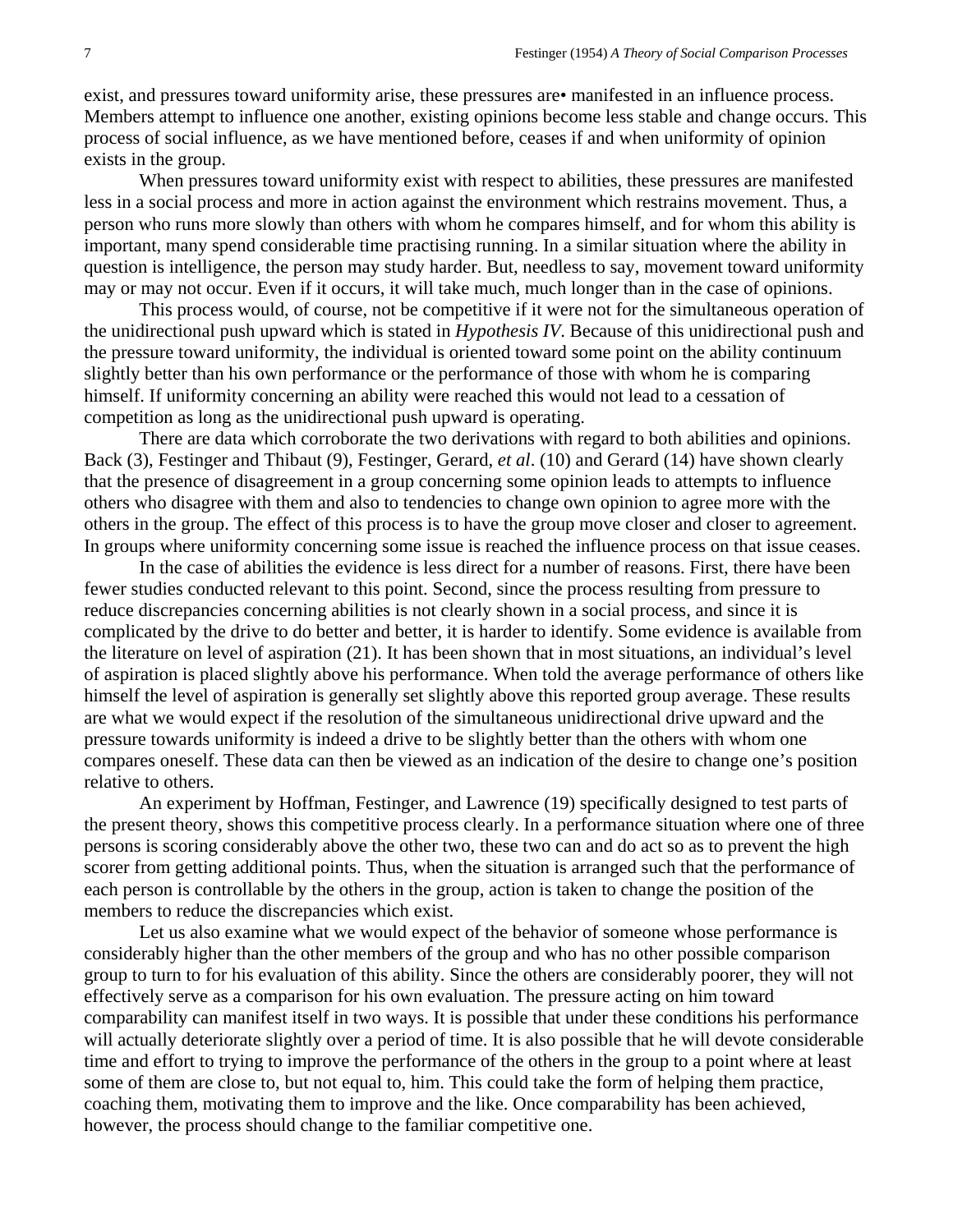There is some indirect corroboration of this from experimental evidence. Greenberg (16) reports a study in competition in which pairs of children, seated together at a table, were to construct things out of "stones" (blocks) which were initially all in one common pile. Grabbing blocks from the pile was one of the indications of competition while giving blocks to the others was taken as one indication of lack of competition. The author reports the case of two friends, E. K. and H. At a time when E. K.'s construction was clearly superior to that of H., H. asked for "stones" and was freely given such by E. K. Subsequently B. K. asked H. whether or not she wanted more "stones". At the end of the session, although privately the experimenter judged both constructions to be nearly equal, when the children were asked "whose is better?" F. K. said "mine" and H., after a moment, agreed. From many such pairs the author summarizes as follows: "Sometimes when a child gave another a 'stone', it was not at all an act of disinterested generosity, but a display of friendly competition and superior skill."

*Derivation D<sub>3</sub>*: When a discrepancy exists with respect to opinions or abilities there will be tendencies to cease comparing oneself with those in the group who are very different from oneself:

 Just as comparability can be achieved by changing the position of the members with respect to one another, so can it also be achieved by changing the composition of the comparison group. Thus, for example, if pressures toward uniformity exist in a group concerning some opinion on which there is a relatively wide discrepancy, there is a tendency to redefine the comparison group so as to exclude those members whose opinions are most divergent from one's own. In other words, one merely ceases to compare oneself with those persons.

 Here again we would expect the behavioral manifestation of the tendency to stop comparing oneself with those who are very divergent to be different for opinions and for abilities. This difference arises because of the nature of the evaluation of opinions and abilities and because of the asymmetry introduced by the unidirectional push upward for abilities. We will consider these in order.

 It will be recalled that opinions are evaluated in terms of whether or not subjectively they are correct while abilities are evaluated in terms of how good they seem. In other words, the existence of someone whose ability is' very divergent from one's own, while it does not help to evaluate one's ability, does not make, in itself, for discomfort or unpleasantness. In the case of opinions, however, the existence of a discrepant opinion threatens one's own opinion since it implies the possibility that one's own opinion may not be correct. *Hypothesis VI*, which we will state below, leads us then to expect that the process of making others incomparable (ceasing to compare oneself with others) will be accompanied by hostility or derogation in the case of opinions but will not, generally, in the case of abilities.

*Hypothesis VI*: The cessation of comparison with others is accompanied by hostility or derogation to the extent that continued comparison with those persons implies unpleasant consequences.

 Thus, in the case of opinions we expect the process of making others incomparable to be associated with rejection from the group. In the case of abilities, this may or may not be the case. It would be plausible to expect that there would rarely be derogation in making those below oneself incomparable. When making those above oneself incomparable, the presence of unidirectional push upward might lead to derogation in some instances.

 The asymmetry introduced in the case of abilities is another difference we may expect to find. While in the case of opinions, deviation on either side of one's own opinion would lead to the same consequences, in the case of abilities there is a difference. The process of making others incomparable results in a "status stratification" where some are clearly inferior and others are clearly superior.

C*orollary VI A*: Cessation of comparison with others will be accompanied by hostility or derogation in the case of opinions. In the case of abilities this will not generally be true.

Festinger, Schachter, and Back (8) and Schachter (22) have shown that when there is a range of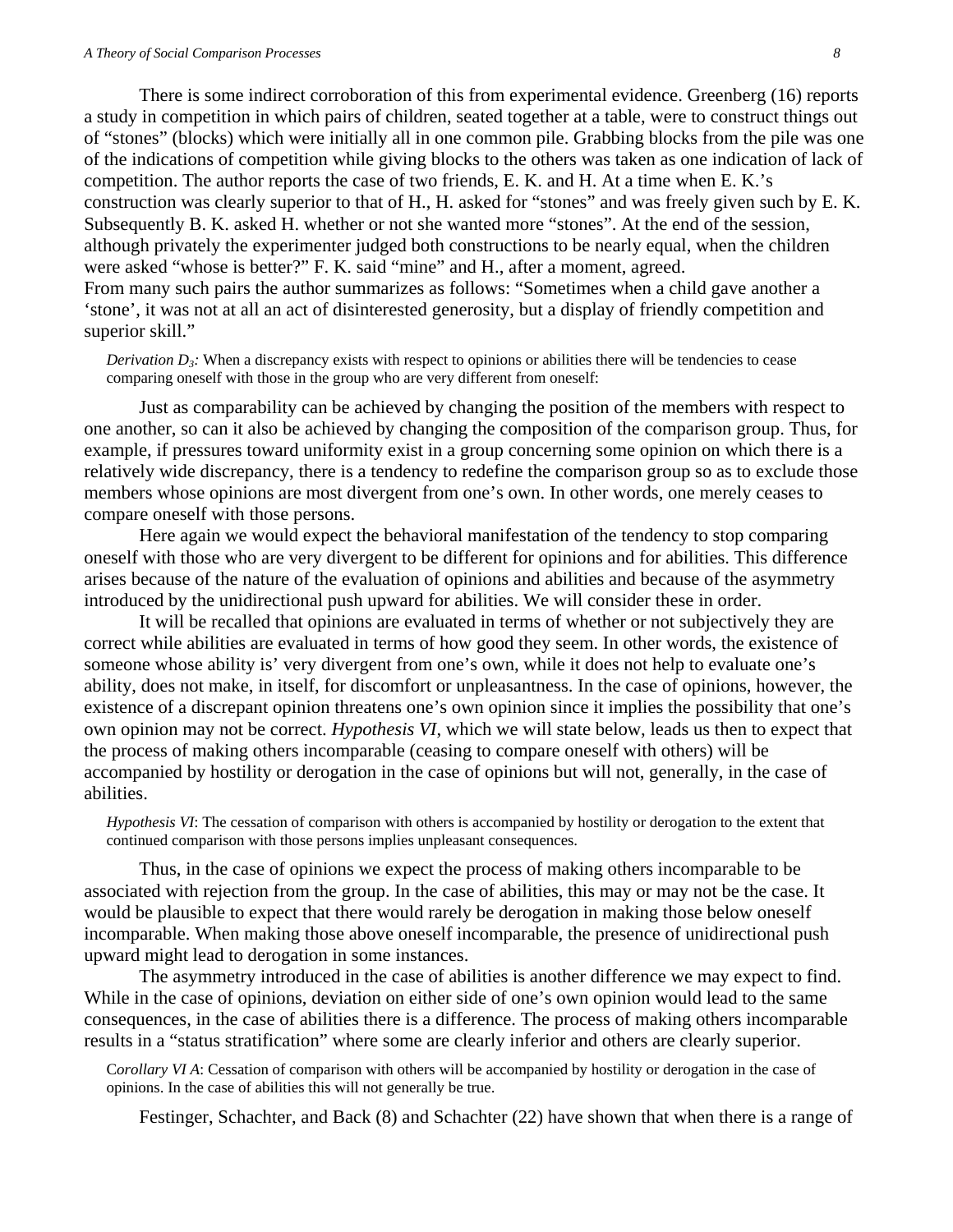opinion in a group there is a tendency to reject those members of the group whose opinions are very divergent from one's own. This rejection tends to be accompanied by a relative cessation of communication to those who are rejected. This is undoubtedly another evidence of the cessation of comparison with those persons.

 There are data relevant to this point' in connection with abilities from the experiment by Hoffman, Festinger, and Lawrence (19). In this experiment, one out of a group of three persons were made to score very much higher than the other two on a test of intelligence. When the nature of the situation allowed, the two low scoring subjects ceased to compete against the high scorer and began to compete against each other. When they did this they also rated the intelligence of the high scorer as considerably higher than their own, thus acknowledging his superiority. In those conditions where they continued to compete against the high scorer they did not rate his intelligence as higher than' their own. In other words, when the situation allowed it they stopped comparing their scores with the score of someone considerably higher than themselves. This cessation of comparison was accompanied by an acknowledgment of the others' superiority. A number of sociometric questions showed no hostility toward or derogation of the high scorer.

 Having discussed the manifestations of the "pressure toward uniformity" which arises from the drive to evaluate opinions and abilities, we will now raise the question as to the factors which determine the strength of these pressures.

*Derivation F (from I, II* and *III)*: Any factors which increase the strength of the drive to evaluate some particular ability or opinion will increase the "pressure toward uniformity" concerning that ability or opinion.

*Hypothesis VII*: Any factors which increase the importance of some particular group as a comparison group for some particular opinion or ability will increase the pressure toward uniformity concerning that ability or opinion within that group.

 To make the above statements relevant to empirical data we must of course specify the factors involved. The corollaries stated below will specify some of these factors. We will then present the data relevant to these corollaries.

*Corollary to Derivation B*: An increase in the importance of an ability or an opinion, or an increase in its relevance to immediate behavior, will increase the pressure toward reducing discrepancies concerning that opinion or ability.

 If an opinion or ability is of no importance to a person there will be no drive to evaluate that ability or opinion. In general, the more important the opinion or ability is to the person, the more related to behavior, social behavior in particular, and the more immediate the behavior is, the greater will be the drive for evaluation. Thus, in an election year, influence processes concerning political opinions are much more current than in other years. Likewise, a person's drive to evaluate his intellectual ability will be stronger when he must decide between going to graduate school or taking a job.

 The previously mentioned experiment by Hoffman, Festinger, and Lawrence (19) corroborates the Corollary to *Derivation B* with respect to abilities. It will be recalled that this experiment involved groups of three persons who took an "intelligence test". The situation was arranged so that one of the subjects (a paid participant) started out with a higher score than the other two. From then on the two subjects could completely control how many points the paid participant scored. The degree to which they prevented him from scoring points was taken as a measure of the extent to which they were competing against him and hence as an indication of the strength of the pressure toward uniformity acting on them. Half of the groups were told that this test which they were to take was an extremely valid test and hence a good measure of intelligence, an ability which these subjects considered important. The other half of the groups were told that it was a very poor test and the research was being done to demonstrate conclusively that the test was no good. For these subjects their performance was consequently not important. The results showed that the competition with the high scorer was significantly greater for the high importance than for the low importance condition.

Unfortunately there are no relevant data from experiments concerning opinions. The Corollary to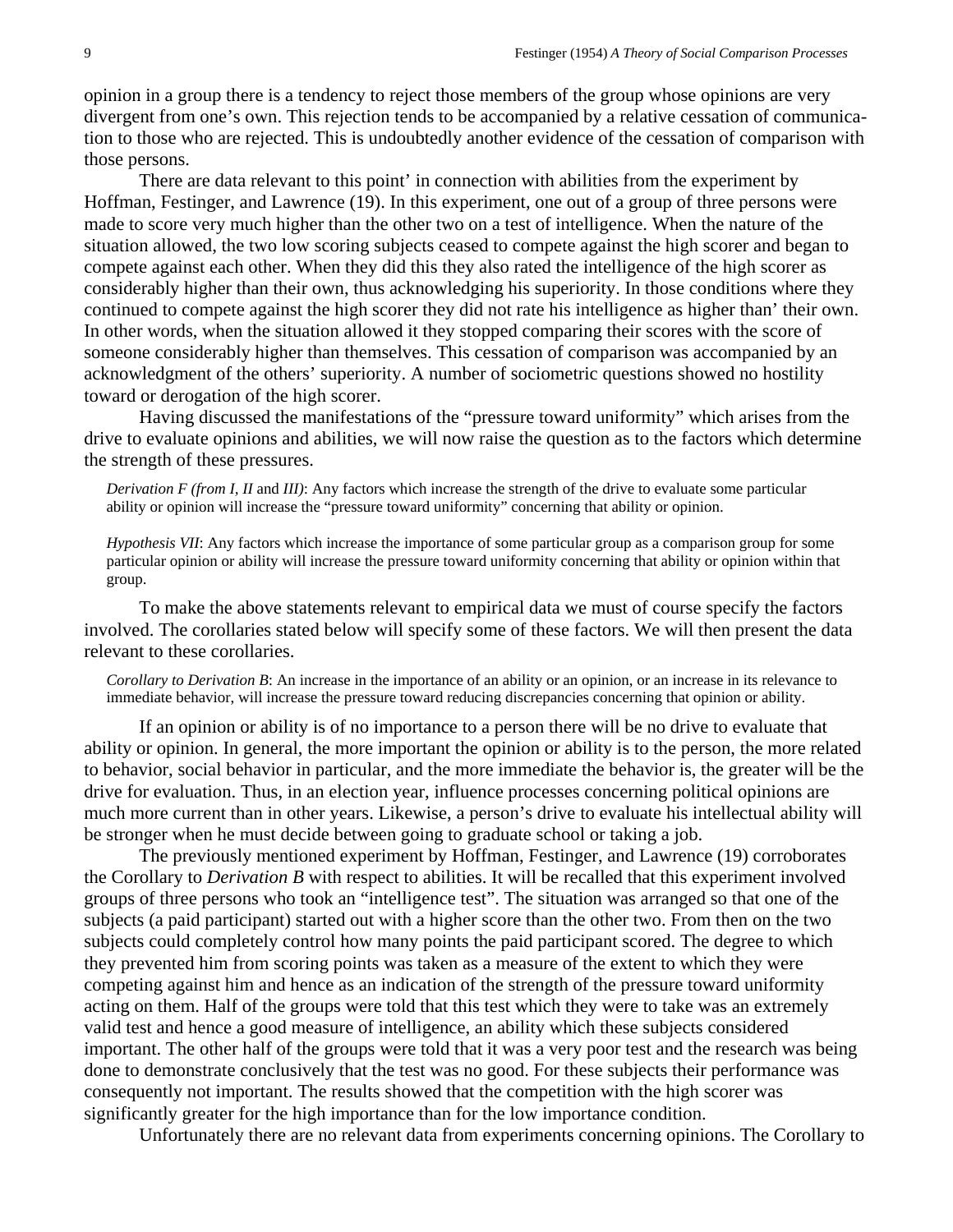*Derivation E* applies to opinions also, however, and is testable. '

 The data which we have presented refer to changing the position of members in the group. As the pressure toward uniformity increases there should also be observed an increase in the tendency to cease comparison with those who are too different from oneself. Specifically, this would mean that the range within which appreciable comparison with others is made should contract as the pressure toward uniformity increases. This leads to an interesting prediction concerning abilities which can be tested. The more important an ability is to a person and, hence, the stronger the pressures toward uniformity concerning this ability, the stronger will be the competition about it and also the greater the readiness with which the individuals involved will recognize and acknowledge that someone else is clearly superior to them. And just as in influence processes, where, once rejection has taken place there tends to be a cessation of communication and influence attempts 'toward those who have been made incomparable (10, 22), so we may expect that once inferior or superior status has been conferred, there will be a cessation of competition with respect to those who have been thus rendered incomparable.

 Thus, for example, let us imagine two individuals who are identical with respect to some particular ability but differ markedly in how important this ability is to them personally. The prediction from the above theory would say that the person for whom the ability is more important would be more competitive about it than the other; would be more ready to allocate "inferior status" to those considerably less good than he; and would be more ready to allocate "superior status" to those considerably better than he. In other words, he would be more competitive within a narrower range.

*Corollary VII A*: The stronger the attraction to the group the stronger will be the pressure toward uniformity concerning abilities and opinions within that group.

 The more attractive a group is to a member, the more important that group will be as a comparison group for him. Thus the pressure to reduce discrepancies which operate on him when differences of ability or opinion exist will be stronger. We would expect these stronger pressures toward uniformity to show themselves in all three ways, increased tendency to change own position, increased effort to change the position of others and greater restriction of the range within which appreciable comparison is made.

 There are a number of studies which corroborate *Corollary VII A*. with regard to opinions. Back (3) showed that in groups to which the members were highly attracted there were more attempts to influence others than in groups to which the members were less attracted. This greater exertion of influence was, accompanied by more change of opinion in the highly attractive groups. Festinger, Gerard, *et al*. (10) showed a tendency for members of highly attractive groups to change their opinions more frequently than members of less attractive groups upon discovering that most others in the group disagreed with them. This change of opinion was before any influence had actually been exerted on them by other members of the groups. They also found that there was more communication attempting to influence others in the high than in the low attractive groups.

Schachter (22) showed that this same factor, attraction to the group, also increased the tendency to cease comparison with those who differed too much. Members of his highly attractive groups rejected the deviate significantly more than did members of the less attractive groups.

Festinger, Torrey, and Willerman (12) report an experiment specifically designed to test *Corollary VII A* with respect to abilities. If, given a range of performance reflecting some ability, the comparison, and hence the competition, in highly attractive groups would be str6nger than in less attractive groups, then this should be reflected in the feelings of having done 'well or poorly after taking the tests. If *Corollary VII A* is correct we would expect those scoring slightly below others to feel more inadequate in the high than in the low attractive groups. Similarly we would expect those scoring equal to or better than most others to feel more adequate in the high than in the low attractive groups. Groups of four persons were given a series of tests supposed to measure an ability that these persons considered important. One of the subjects was caused to score consistently slightly below the others. The other three were made to score equally well. Those members who were highly attracted to the group, and scored below the others, felt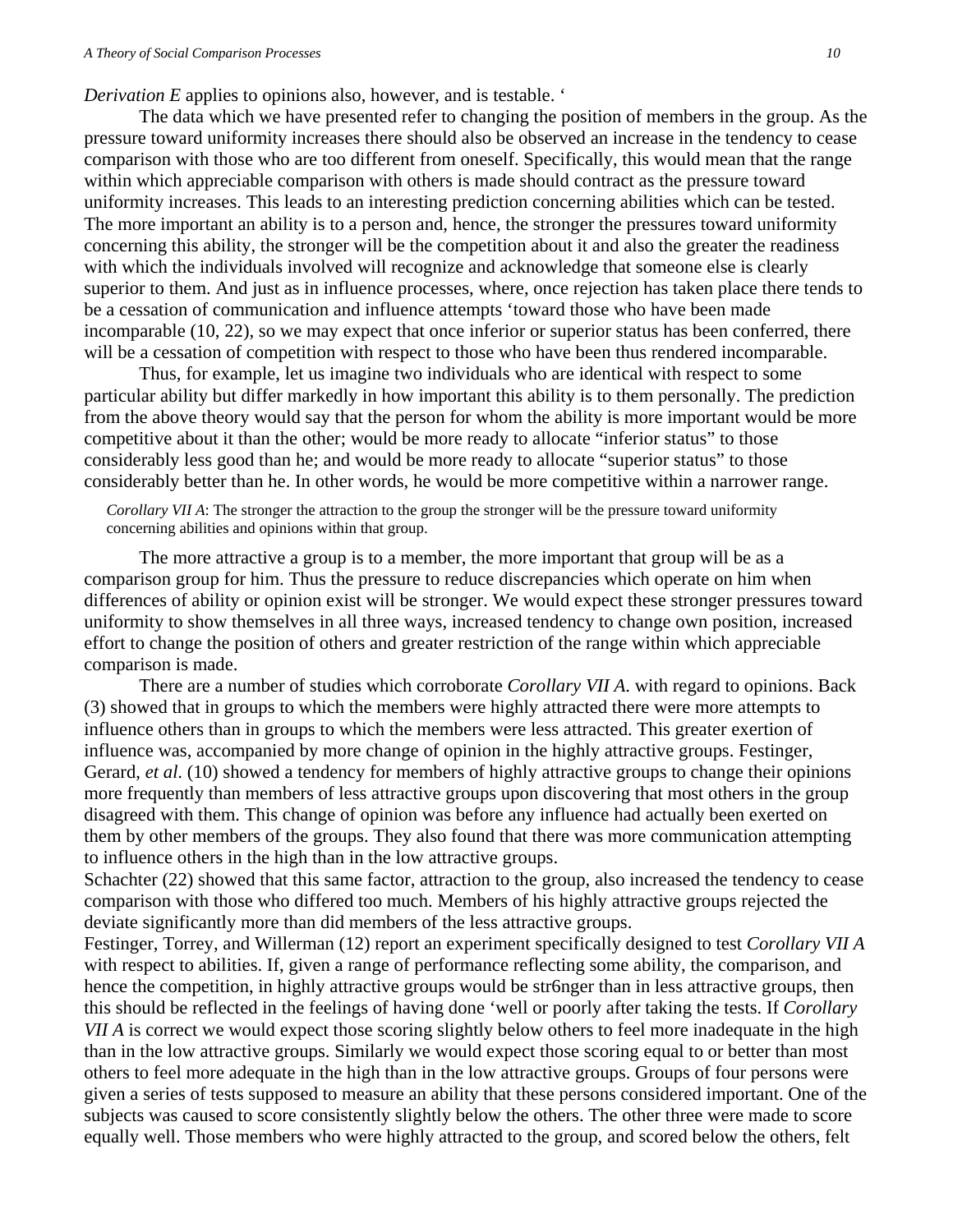they had done worse than similar persons who were not attracted to the group. Those who were attracted to the group and had scored equal to the others felt that they had done better than did similar persons who were not attracted to the group. Thus the results of the experiment corroborate the corollary for abilities.

*Corollary VII B*: The greater the relevance of the opinion or ability to the group, the stronger will be the pressure toward uniformity concerning that opinion or ability.

 The conceptual definition of relevance of an opinion or an ability to a group is not completely clear. There are, however, some things one can state. Where the opinion or ability involved is necessary or important for the life of the *group* or for the attainment of the satisfactions that push the members into the group, the need for evaluation in that group will be strong. Groups will thus differ on what one may call their "realm of relevance". A group of men who meet every Friday night to play poker, and do only this together, will probably have a narrow "realm of relevance". The abilities and opinions for which this group serves as a comparison will be very restricted. The members of a college fraternity, on the other hand, where the group satisfies a wider variety of the members' needs will have a wider "realm of relevance".

 In spite of the conceptual unclarity which is involved it is possible to create differences in relevance of an issue to a group which are clear and 'unambiguous. Thus Schachter (22) created high and low relevance conditions in the following manner. Groups which were to discuss an issue relevant to the group were recruited specifically for that purpose. Other groups were recruited ostensibly for very different kinds of things and on a pretext were asked to discuss the particular issue in question. They were promised this would never happen again in the life of the group thus making this issue of low relevance to that particular group. Schachter found, confirming *Corollary VII B*, that the tendency to reject deviates was stronger in the high relevance condition than in the low relevance condition.

No other evidence bearing on *Corollary VII B* has been located.

 Thus far we have discussed only factors which, in affecting the pressure toward uniformity, affect all three manifestations of this pressure in the same direction. There are also factors which affect the manifestations of pressure toward uniformity differentially. We will discuss two such factors.

*Hypothesis VIII*: *If persons who are very divergent from one's own opinion or ability are perceived as different from oneself on attributes consistent with the divergence, the tendency to narrow the range of comparability becomes stronger.* 

 There is evidence supporting this hypothesis with respect to both abilities and opinions. In the previously mentioned experiment by Hoffman, Festinger, and Lawrence (19) half the groups were told that the three persons in the group had been selected to take the test together because, as far as could be determined, they were about equal in intelligence. The other groups were told that one of the three was very superior to the others. This was reported in a manner which made it impossible for either of the subjects to suppose that he himself was the superior one. In the "homogeneous" condition the subjects continued to compete against the paid participant who was scoring considerably above them. In the condition where they thought one of the others was clearly superior they competed considerably less with the paid participant and tended to compete with each other. In other words, when there was the perception of a difference consistent with the fact that the paid participant was scoring above them, they ceased comparison with him.

 There is additional evidence on this point from level of aspiration experiments. Festinger (6) reports an experiment where, on an intellectual task, subjects (college students) were told they were scoring considerably above another group which they ordinarily considered inferior to themselves (high school students) or were told they were scoring considerably below a group which they considered superior to themselves (graduate students). In these circumstances there is practically no effect on the level of aspiration. Thus, the knowledge of this other group's being divergent in a direction consistent with the label of the group had no effect on their evaluation. It is interesting to note in this same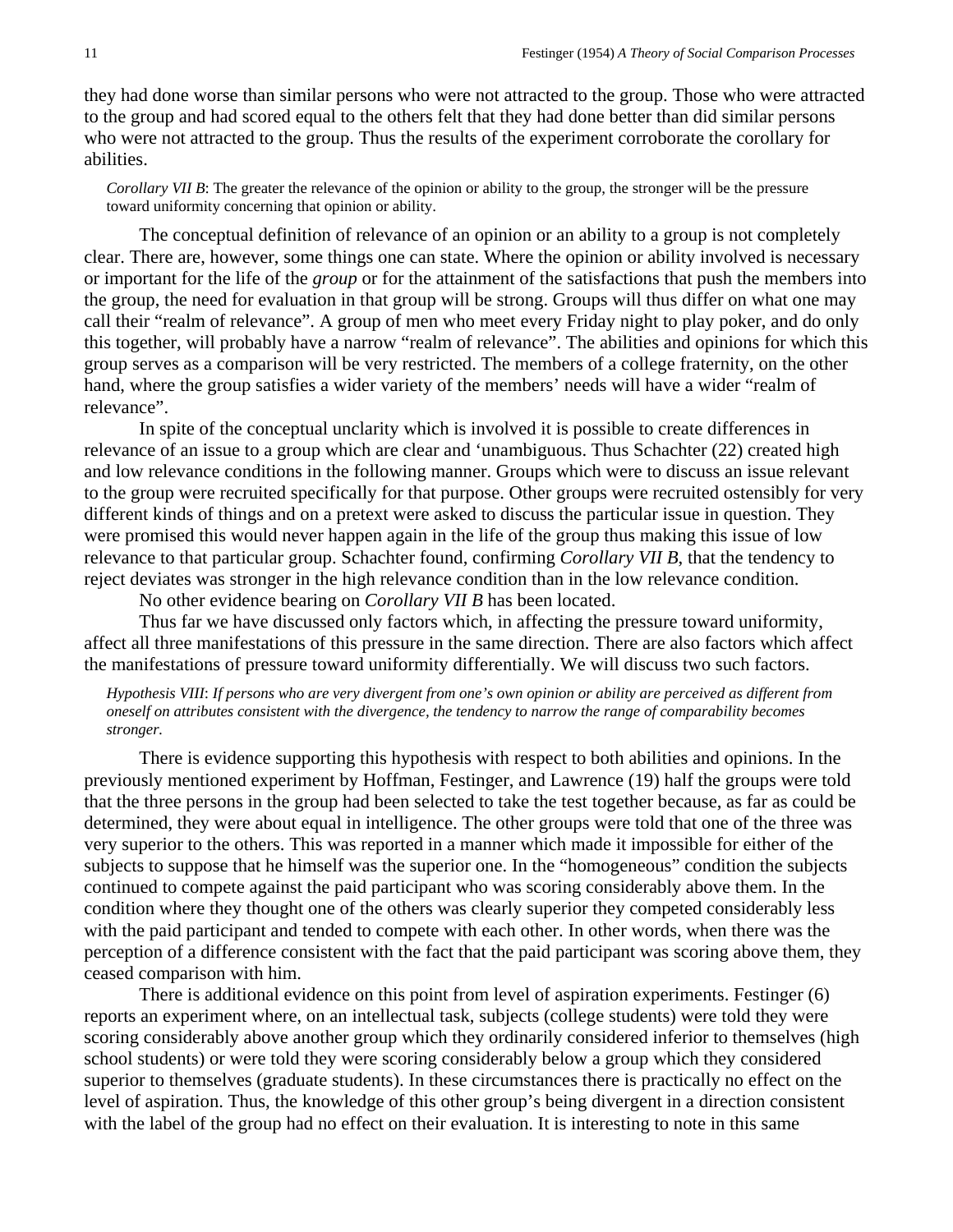experiment that if the reported direction of difference is inconsistent with the level of the group this destroys the incomparability and the effect on the level of aspiration is very great.

 The evidence concerning opinions relating to Hypothesis *VIII* comes from experiments reported by Gerard (14) and Festinger and Thibaut (u). In both of these experiments discussions were carried on in a group of persons with a considerable range of opinion on the issue in question. In each experiment, half of the groups were given the impression that the group was homogeneous. All the members of the group had about equal interest in and know-'ledge about the issue. The other half of the groups were given the impression that they were heterogeneously composed. There was considerable variation among them in interest in and knowledge about the problem. In both experiments there was less communication directed toward those holding extremely divergent opinions in the heterogeneous than in the homogeneous condition. In other words, the perception of heterogeneity on matters related to the issue enabled the members of the groups to narrow their range within which they actively compared themselves with others.

 It is interesting, at this point, to look at the data from these two experiments in relation to *Hypothesis III* which stated that the tendency to compare oneself with others decreased as the divergence in opinion or ability increased. In both the Gerard experiment (14) and the Festinger and Thibaut experiment (9) it was found that most communication was directed toward those whose opinions were most different from the others. Since we have just interpreted a reduction in communication to indicate a reduction in comparison with others, it is necessary to explain the over-all tendency to communicate most with those holding divergent opinions in the light of *Hypothesis III.*

From *Hypothesis III* we would expect comparison to be made mainly with those closest to oneself. This is indeed true. The support one gets for one's opinion is derived from those close to one's own. However, it will be recalled that, in the case of opinions, comparison with others who are divergent represents a threat to one's own opinion. It is for this reason that communication is directed mainly toward those most divergent but still within the limits where comparison is made. This communication represents attempts to influence them. Reduction in communication to these extreme opinions indicates that the existence of these extreme opinions is less of a threat to one's own opinion. In other words, one is comparing oneself less with them. In the case of abilities we would not expect to find any such orientation toward very divergent persons. Comparison behavior in the case of abilities would follow very closely the simple relation stated in *Hypothesis III*.

Hypothesis IX: *When there is a range of opinion or ability in a group, the relative strength of the three manifestations of pressures toward uniformity will be different for those who are close to the mode of the group than for those who are distant from the mode. Specifically, those close to the mode of the group will have stronger tendencies to change the positions of others, relatively weaker tendencies to narrow the range of comparison and much weaker tendencies to change their own position compared to those who are distant from the mode of the group.* 

 Some data are available to support this hypothesis, with reference to opinions, from experiments by Festinger, Gerard, *et al.* (10) and by Hochbaum (18). In both of these experiments some persons in each group were given the impression that the rest of the group disagreed with them while others were given the impression that most of the group agreed with them. In both experiments there was considerably more change of opinion among the "deviates" than among the conformers. In both experiments there were considerably more attempts to influence others made by the conformers than by the deviates. While there exist no adequate data relevant to the tendency to narrow the range of comparison, corroboration is suggested in the experiment by Festinger, Gerard, *et al*. (10). In this experiment it was found that the deviates actually communicated less to those holding most divergent opinions than to those somewhat closer to their own position. The conformers showed the more familiar pattern of communicating most to those with extremely divergent opinions in the group.

 The question may also be raised as to the determinants of the extent to which the group actually does move closer toward uniformity when pressures in this direction exist. In part, the degree of such movement toward uniformity will be dependent upon the strength of the pressures. In part they will be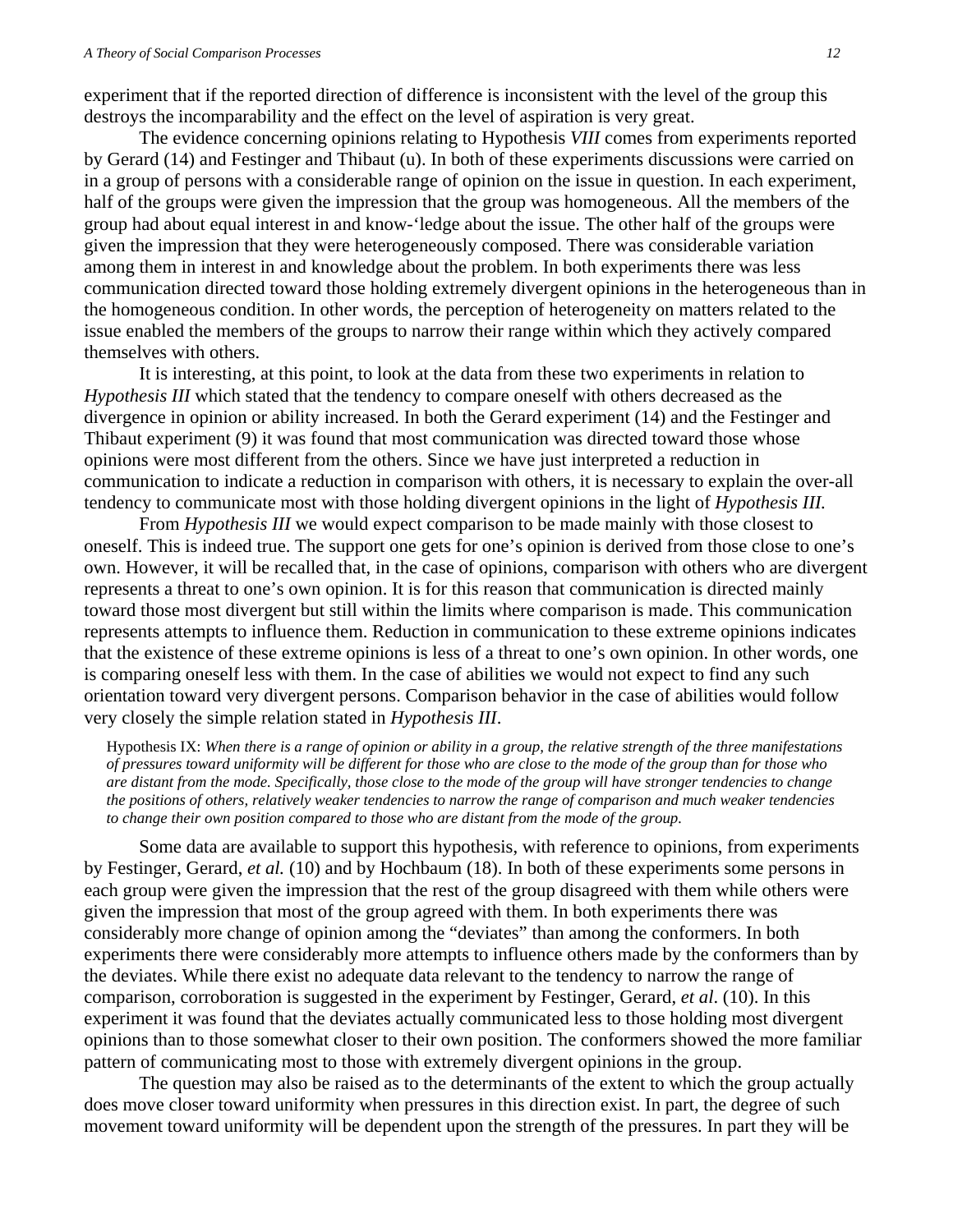dependent upon other things. In the case of opinions it will be dependent upon the resistances to changing opinions, and upon the power of the group to successfully influence its members. The theory concerning the determinants of the power of the group to influence its members is set forth elsewhere (7). We will not repeat it here since the power of the group to influence its members is relatively unimportant with regard to abilities. The social process itself; no matter how much power the group has, cannot achieve movement toward uniformity on abilities. The power of the group successfully to influence its members will be effective only insofar as changing members' values concerning a given ability and increasing motivations can be effective. With respect to values and motivations concerning the ability the situation is identical with the social process that goes on concerning opinions.

# *Implications for Group Formation and Societal Structure*

 The drive for self evaluation concerning one's opinions and abilities has implications not only for the behavior of persons in groups but also for the processes of formation of groups and changing membership of groups. To the extent that self evaluation can only be accomplished by means of comparison with other persons, the drive for self evaluation is a force acting on persons to belong to groups, to associate with 'others. And the subjective feelings of correctness in one's opinions and the subjective evaluation of adequacy of one's performance on important abilities are some of the satisfactions that persons attain in the course of these associations with other people. How strong the drives and satisfactions stemming from these sources are compared to the other needs which people satisfy in groups is impossible to say, but it seems clear that the drive for self evaluation is an important factor contributing to making the human being "gregarious".

 People, then, tend to move into groups which, in their judgment, hold opinions which agree with their own and whose abilities are near their own. And they tend to move out of groups in which they are unable to satisfy their drive for self evaluation. Such movement in and out of groups is, of course, not a completely fluid affair. The attractiveness to a group may be strong enough for other reasons so that a person cannot move out of it. Or there may be restraints, for one or another reason, against leaving. In both of these circumstances, mobility from one group to another is hindered. We will elaborate in the next section on the effects of so hindering movement into and out of groups.

 These selective tendencies to join some and leave other associations, together with the influence process and competitive activity which arise when there is discrepancy in a group, will guarantee that we will find relative similarity in opinions and abilities among persons who associate with one another (at least on those opinions and abilities which are relevant to that association). Among different groups, we may well expect to find relative dissimilarity. It may very well be that the segmentation into groups is what allows a society to maintain a variety of opinions within it and to accommodate persons with a wide range of abilities. A society or town which was not large enough or flexible enough to permit such segmentation might not be able to accommodate the same variety.

 The segmentation into groups which are relatively alike with respect to abilities also gives rise to status in a society. And it seems clear that when such status distinctions are firmly maintained, it is not only members of the higher status who maintain them. It is also important to the members of the lower status to maintain them for it is in this way that they can relatively ignore the differences and compare themselves with their own group. Comparisons with members of a different status group, either higher or lower, may sometimes be made on a phantasy level, but very rarely in reality.

 It is also important to consider whether or not the incomparability consequent upon group segmentation is a relatively complete affair. The conferring of status in the case of abilities or the allegation of "different kind of people" in the case of opinions may markedly lower the comparability but may not completely eliminate it. The latter is probably the more accurate statement. People are certainly aware, to some extent, of the opinions of those in incomparable groups. To the extent that perfect incomparability is not achieved, this has important bearing on differences in behavior to be expected from members of minority groups. Members of minority groups, if they are unable to achieve complete incomparability with other groups, should be somewhat less secure in their self evaluations.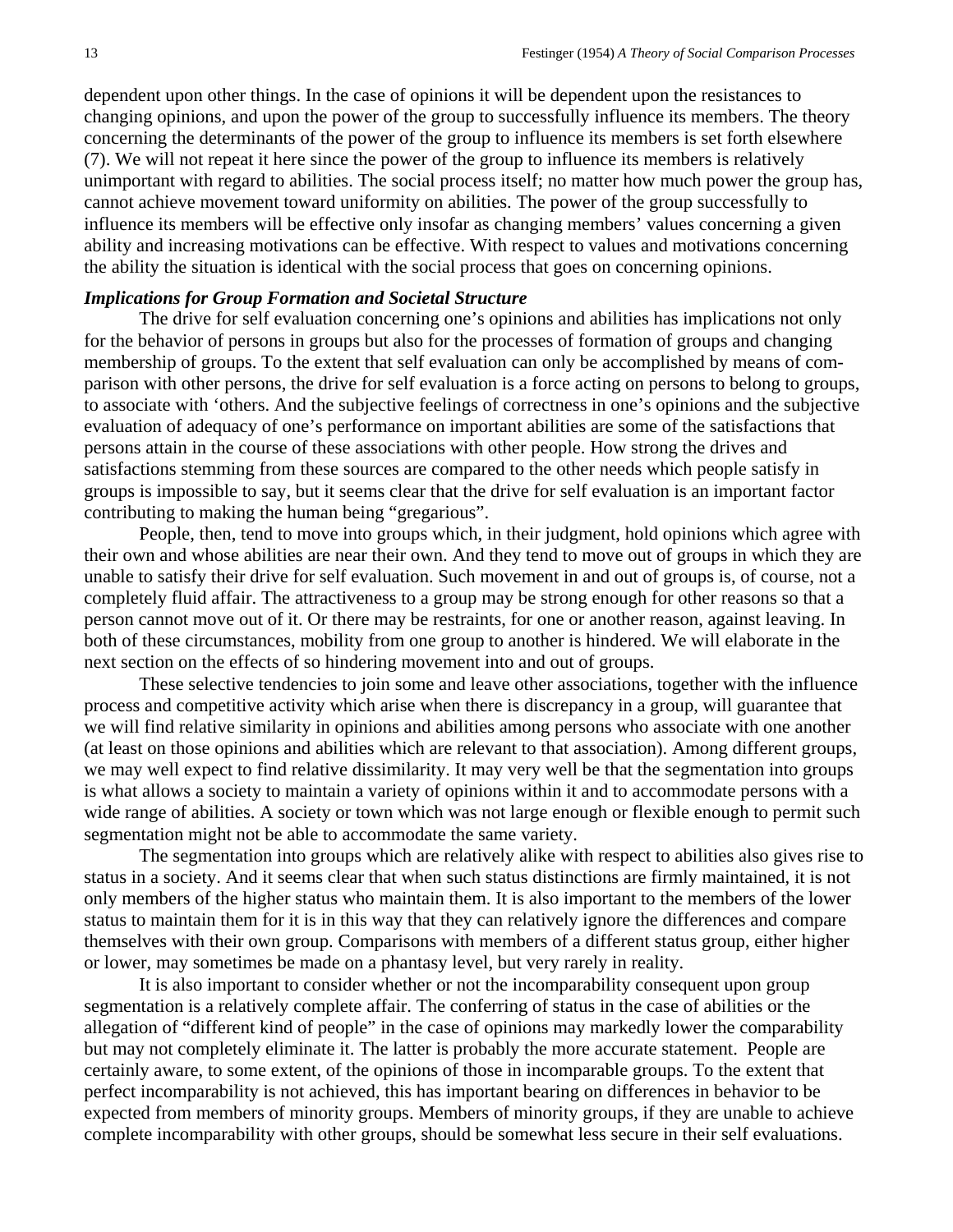One might expect from this that within a minority group, the pressures toward uniformity would be correspondingly stronger than in a majority group. The minority group would seek stronger support within itself and be less well able to tolerate differences of opinion or ability' which were relevant to that group.

 In connection with opinion formation, there is experimental evidence that this is the case (14). Subgroups which were in the minority within larger experimental groups showed evidence of stronger pressures toward uniformity within the subgroup than did the majority subgroups. In minority groups where particular abilities were relevant, we would, by the same line of reasoning, also expect stronger pressures toward uniformity and hence fiercer competition with respect to that ability than in majority groups.

We may recall that stronger pressure toward uniformity also implies the existence of stronger tendencies to regard as incomparable those who deviate markedly. Since others arc made incomparable with respect to opinions by means of rejection from the group, this gives us a possible explanation of the persistent splitting into smaller and smaller factions which is frequently found to occur in minority groups which are under strong pressure from the majority segments of the population.

# *Consequences of Preventing Incomparability*

 There are predominantly two kinds of situations in which comparability is forced despite the usual tendencies not to compare oneself with those who deviate markedly. One such situation occurs when the attraction of the group is so strong, for other reasons, that the member continues to wish to remain in the group in spite of the fact that he differs markedly from the group on some opinion or ability. If, together with this state of affairs, he has no other comparison group for this opinion or ability, or if the opinion or ability is highly relevant to that group, then comparability is forced to a great extent. The psychological tendencies to make incomparable those who differ most will still be present but would not be as effective as they might otherwise be.

 Under these circumstances where the attraction to .the group remains high, the group has power to influence the member effectively and, in the case of opinion difference, we would expect an influence process to ensue which would be effective enough to eliminate the difference of opinion. In short, there would be movement toward uniformity. But what happens in the case of an ability? Here, while the group will probably succeed in motivating the member concerning this ability it is quite likely that the ability itself may not be changeable. We have then created a situation where a person's values and strivings are quite out of line with his performance and we would expect, if he is below others, deep experiences of failure and feelings of inadequacy with respect to this ability. This is certainly not an unusual condition to find.

 The other major situation in which comparability is forced upon a person is one in which he is prevented from leaving the group. The theory concerning the effect of this situation on opinion formation is spelt out elsewhere (11). We will touch on the main points here in order to extend the theory to ability evaluation. In circumstances where a person is restrained from leaving a group either physically or psychologically, but otherwise his attraction to the group is zero or even negative, the group does not have the power to influence him effectively. Uniformity can, however, be forced, in a sense, if the group exerts threats or punishment for non-compliance. In the case of opinions, we may here expect to find overt compliance or overt conformity without any private acceptance on the part of the member. Thus a boy who is forced to play with some children whom he does not particularly like would, in such circumstances, where threat was employed, agree with the other children publicly while privately maintaining his disagreement.

 Again, when we consider abilities, we find a difference which arises because abilities may be difficult if not impossible to change on short notice. Here the deviating member who is restrained from leaving the group may simply have to suffer punishment. If he deviates toward the higher end of the ability scale, he can again publicly conform without privately accepting the evaluations of the group. If he deviates toward the lower end of the ability scale this may be impossible. Provided he has other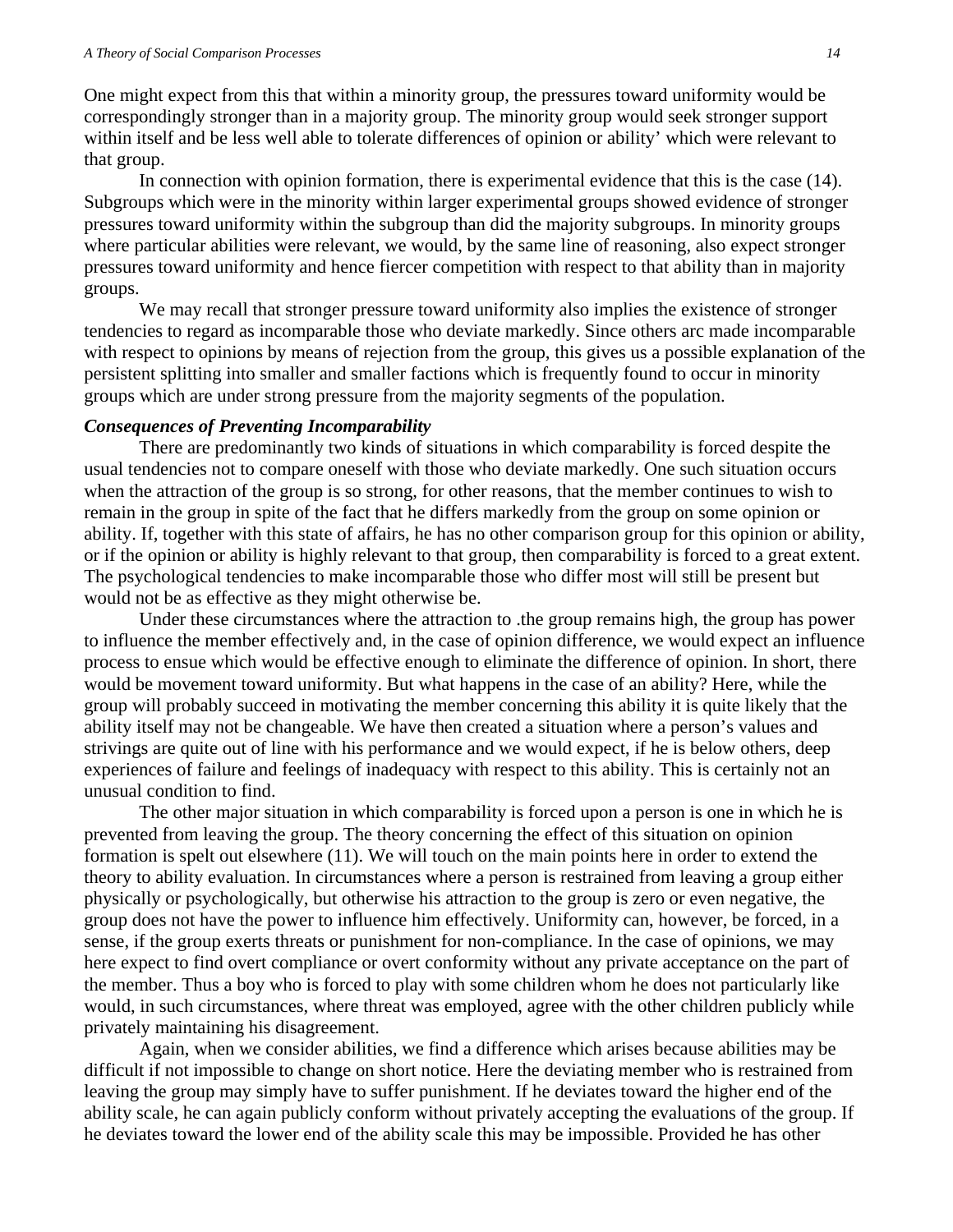comparison groups for self evaluation on this ability he may remain personally and privately quite unaffected by this group situation. While publicly he may strive to perform better, privately his evaluations of his ability may remain unchanged.

## *Summary*

 If the foregoing theoretical development is correct, then social influence processes and some kinds of competitive behavior are both manifestations of the same socio-psychological process and can be viewed identically on a conceptual level. Both stem directly from the drive for self evaluation and the necessity for such evaluation being based on comparison with other persons. The differences between the processes with respect to opinions and abilities lie in the unidirectional push upward in the case of abilities, which is absent when considering opinions and in the relative ease of changing one's opinion as compared to changing one's performance.

 The theory is tentatively supported by a variety of data and is readily amenable to further empirical testing. One great advantage, assuming the correctness of the theory, is that one can work back and forth between opinions and ability evaluations. Some aspects of the theory may be more easily tested in one context, some in the other. Discoveries in the context of opinions should also hold true, when appropriately operationally defined, in the context of ability evaluation.

### **Endnotes**

- 1. Although published material on the autokinetic effect does not present the data in this form, it is clearly shown in special analysis of data from an experiment by Brehm, J. W., "A quantitative approach to the measurement of social influence", Honors thesis, Harvard University, 1952.
- 2. This result is not reported in the article cited. ft was obtained by analyzing the data for this particular purpose.
- 3. It is interesting to note that on this point, the usual theory of level of aspiration (as) would lead to. a quite different prediction, namely, that those scoring consistently below the group would stop earliest.

#### **Bibliography**

- 1. Anderson, H.H., and Brandt, H.F. "Study of Motivation Involving Self-Announced Goals of Fifth Grade Children and the Concept of Level of Aspiration", *Journal of Social Psychology,* 1939, *10,* 209—232.
- 2. Asch, S. E. "Personality Developments of Hopi Children", Unpublished manuscript referred to in Murphy, Murphy and Newcomb, *Experimental Social Psychology.* New York and London: Harper and Brothers, 1931, 1937 (Revised Edition).
- 3. Back, K. "The Exertion of Influence Through Social Communication", *Journal of Abnormal and Social Psychology, 1951, 46,* 9—24.
- 4. Chapman, D. W., and Volkmann, J. A. "A Social Determinant of the Level of Aspiration," *Journal of Abnormal and Social Psychology,* 1939, *34,* 225—23 8.
- 5. Dreyer, A. "Behavior in a Level of Aspiration Situation as Affected by Group Comparison". Ph.D. Thesis, 1953, University of Minnesota.
- 6. Festinger, L. "Wish, Expectation and Group Standards as Factors Influencing Level of Aspiration", *Joumal of Abnormal and Social Psychology,* 1942, *37,* 184—200.
- 7. Festinger, L. "Informal Social Communication", *Psychological Review,*1950, *57,* 271—282.
- 8. Festinger, L., Schachter, S., and Back, K. *Social Pressures in Informal Groups,* New York: Harper and Brothers, 1950.
- 9. Festinger, L., and Thibaut, J. "Interpersonal Communications in Small Groups", *Journal of Abnormal and Social Psychology,* 1951, *46,* 92—100.
- 10. Festinger, L., Gerard, H., et al. "The Influence Process in the Presence of Extreme Deviates," *Human Relations,* 1952, *5,* 327—346.
- 11. Festinger, L. "An Analysis of Compliant Behavior", in *Group Relations at the Crossroads,* edited by M. Sherif, New York: Harper and Brothers, 1953.
- 12. Festinger, L., Torrey, J., and Willerman, B. "Self-Evaluation as a Function of Attraction to the Group", *Human Relations,* 1954, *7,* 2.
- 13. Gardner, J. W. "Level of Aspiration in Response to a Prearranged Sequence of Scores", *Journal of Experimental Psychology,* 1939, *25,*601—621.
- 14. Gerard, H. "The Effect of Different Dimensions of Disagreement on the Communication Process in Small Groups", *Human Relations,*  1953, *6,* 249—272.
- 15. Gould, R. "An Experimental Analysis of 'Level of Aspiration' ", *Genetic Psychology Monographs,* 1939, *21,* 1—116.
- 16. Greenberg, P. J. "Competition in Children: An Experimental Study", *American Journal of Psychology,* 1932, *44,* 221—248.
- 17. Hilgard E. R., Sait, E. M., and Magaret, G. A. "Level of Aspiration as Affected by Relative Standing in an Experimental Social Group", *Journal of Experimental Psychology,* 1940, *27,* 411—421.
- 18. Hochbaum, G. M. "Certain Personality Aspects and Pressures to Uniformity in Social Group." Ph.D. Thesis, 1953, University of Minnesota.
- 19. Hoffman, P. J., Festinger, L., and Lawrence, D. H. "Tendencies Toward Comparability in Competitive Bargaining", *Human Relations,*1954, *7,* 2.
- 20. Hoppe, F. "Erfolg und Misserfolg", *Pschyol. Forsch.,* 1930, *14,* 1—62.
- 21. Lewin, K., Dembo, T., Festinger, L., and Sears, P. S. "Level of Aspiration", in *Personality and the Behavior Disorders,* Vol. 1, pp. 333—378. New York: Ronald Press Co., 1944.